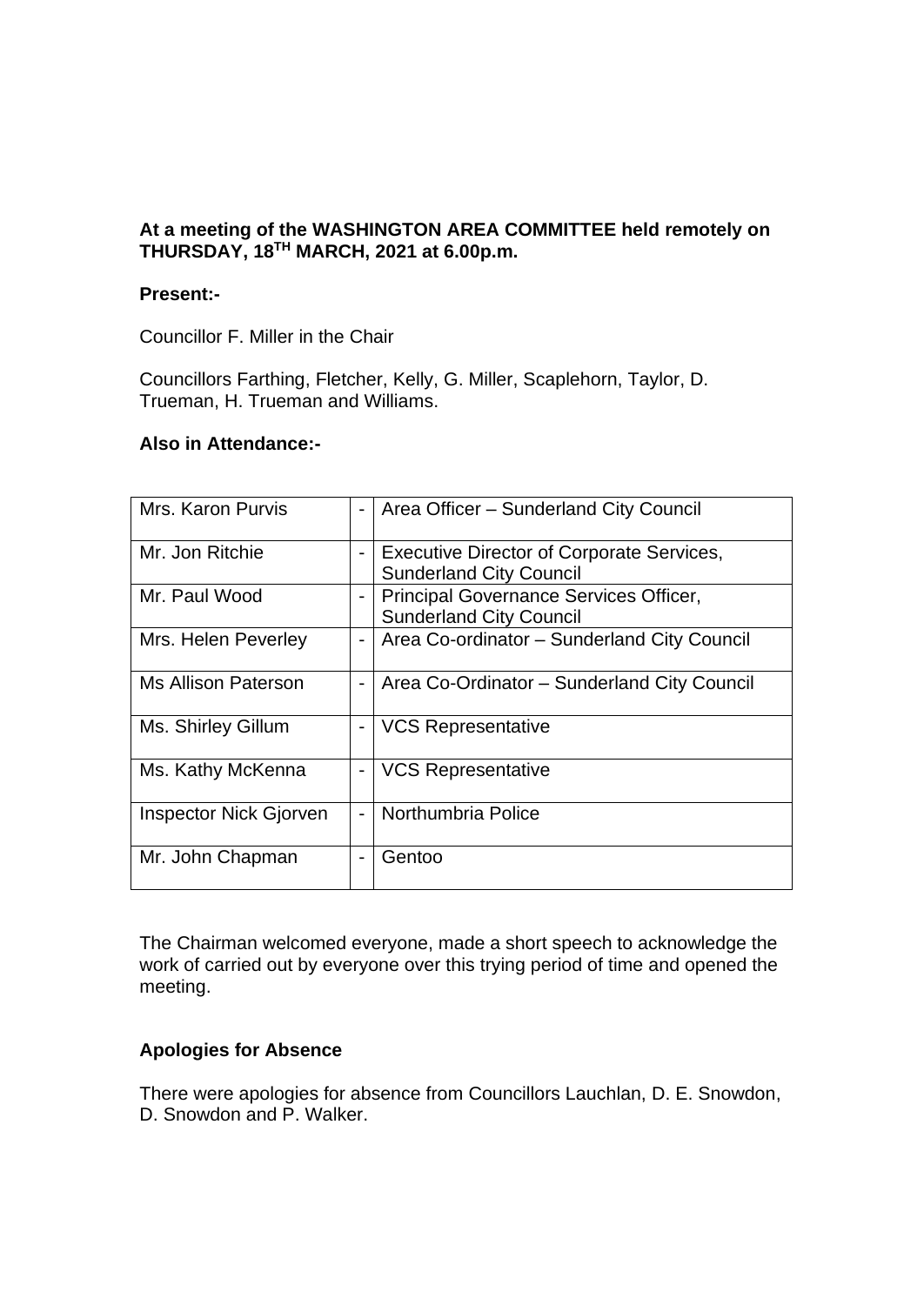### **Declarations of Interest**

#### Washington Area Budget Report

Councillor Scaplehorn made an open declaration on the proposal to approve Washington Neighbourhood Capital Investment Funds for the Bowes Rope Haulage Project as a Member of the Board of Trustees for Bowes Railway and left the meeting during consideration of the application.

#### **Minutes of the last meeting held on 17th December 2020**

1. RESOLVED that the minutes of the last meeting of the Committee held on 17<sup>th</sup> December, 2020 be confirmed and signed as a correct record subject to the amendments of the following typo's:

Page 3 Para 6 – The Chairman referred to the Community Wealth Building Champion role rather than the Community Health Building Champion.

Page 6 Para 5 – Mr Sowerby and not Ms Sowerby.

#### **Washington Area Committee Delivery Plan 2020-2023**

The Chair of Washington Neighbourhoods and Community Board submitted a report (copy circulated) which presented the Washington Neighbourhood Investment Delivery Plan 2020-2023 and also provided an update of progress against the Area Priorities associated with the Delivery Plan

(For copy report – see original minutes)

Karon Purvis – Area Officer presented the report, highlighting the key points of action with the relevant Task Groups and was on hand to answer any queries raised by Members.

Councillor Taylor referred to a previous meeting in which he had raised questions over Section 106 payments and enquired if there had been any update on this.

Mrs Purvis advised that there wasn't an officer in attendance at this meeting who would be able to provide these responses and suggested that the next Board meeting would be where the answers could be supplied.

Councillor Taylor commented that it had been suggested that an officer be available and expressed his frustration over the length of time this was taking.

Councillor Williams referred to the ERG mitigation measures and the 10 barrier sites and enquired if it could be confirmed which sites these were. Mrs Purvis advised that the sites included 7 in James Steel Park, 1 that Councillor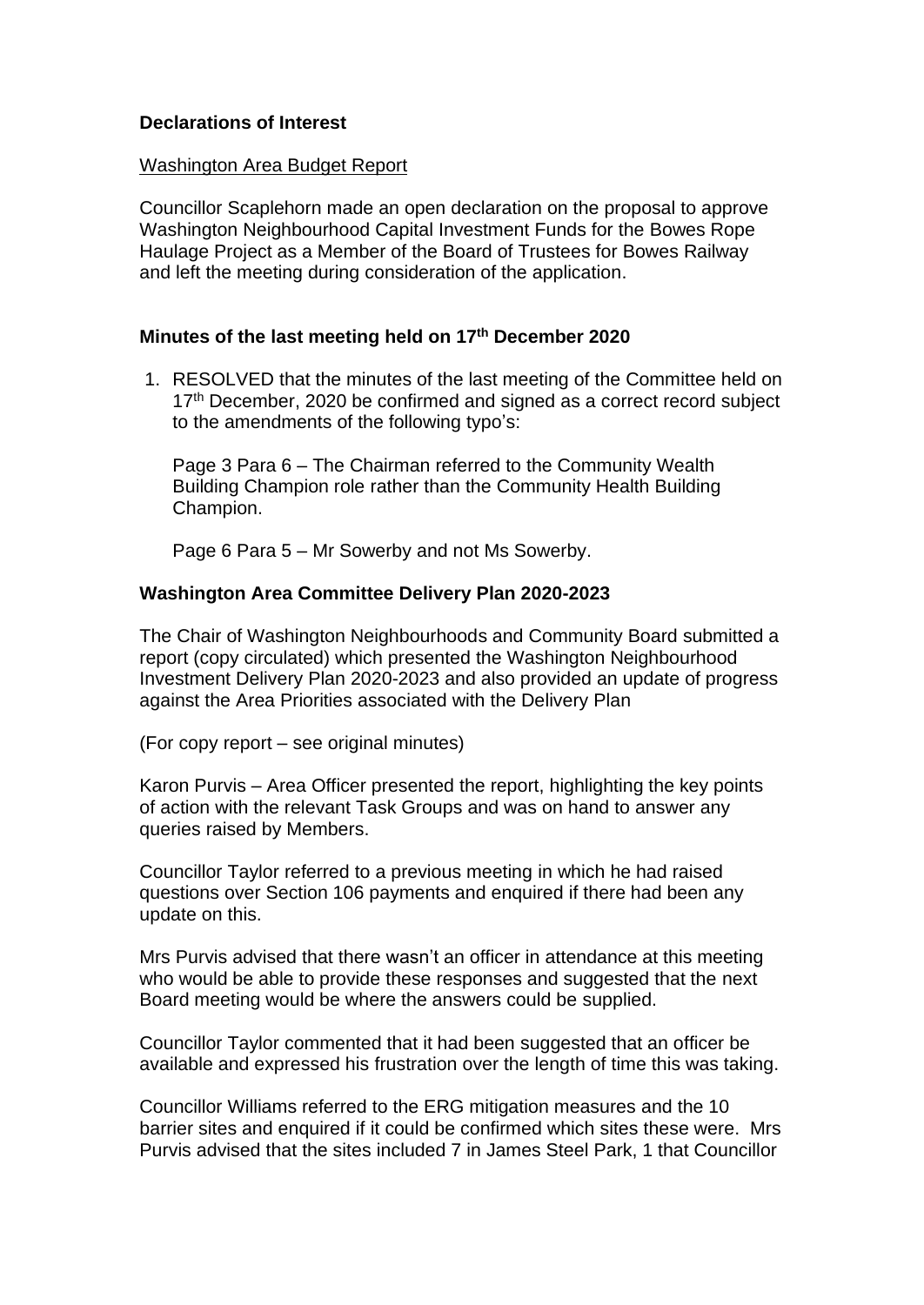Williams had proposed in Princess Anne Park (Viewpoint), 1 in Staithes and 1 in Shepherds Way.

Councillor Farthing referred to page 17 of the agenda and the action to develop a co-ordinated approach with relevant partners to support VCS to help the local community eat and learn to prepare/cook healthy meals – Social Kitchen/Learn to Cook Project. Councillor Farthing commented that this was rather a limited undertaking and she felt what we also needed to look at was the growing dependence on food banks and trying to look at a scheme which may wean people off these.

Councillor Farthing advised that she had been speaking with the foodbanks recently and there were several schemes across the City, particularly the SARA scheme which could be looked at, otherwise we were going to have such a high dependency on foodbanks in Washington, especially if the £20 week reduction in benefits was implemented as proposed.

Mrs Purvis advised that Councillor Farthings comments would be well received going into the Board meeting where they would be looking at how to take forward that particular action and it was envisaged that Members may wish to set up a Task and Finish Group to look at this action.

Councillor H. Trueman enquired as to the Section 106 money already put in place for fixed play in the Washington West Ward and if this had been signed off yet. Mrs Purvis advised that the fixed play report had the money aligned to those projects and Item 3 of this agenda showed that and they were looking to align Washington Area Committee funding towards other play facilities on the understanding that there was a contribution from Sunderland City Council and that the Section 106 stays aligned as was.

Councillor Taylor referred to ERG measurers and his offer to meet with officers to discuss suggestions and proposals and this had still not happened.

Mrs Purvis advised that David Guy was currently costing up the proposals/new measures and to put to bed any new issues that may arise at any of the proposed sites so they were liaising with the Rights of Way officer on if they required any additional measures such as horse gates or different gates/barriers on the sites. They were still waiting for Mr Guy to come back with those costings and if there was any need for additional requirements.

In response to Councillor Taylor's enquiry as to if there was an indication when this report would be made available, Mrs Purvis advised the Officer had been working hard on this and they were currently waiting on the confirming of requirements around planning permissions, so once this was done they would be able to submit the report with all the costs of what was needed, whether this includes planning fees and other considerations.

Mrs Purvis also advised that she hoped they would have the final sums to move forward with this within the next couple of weeks.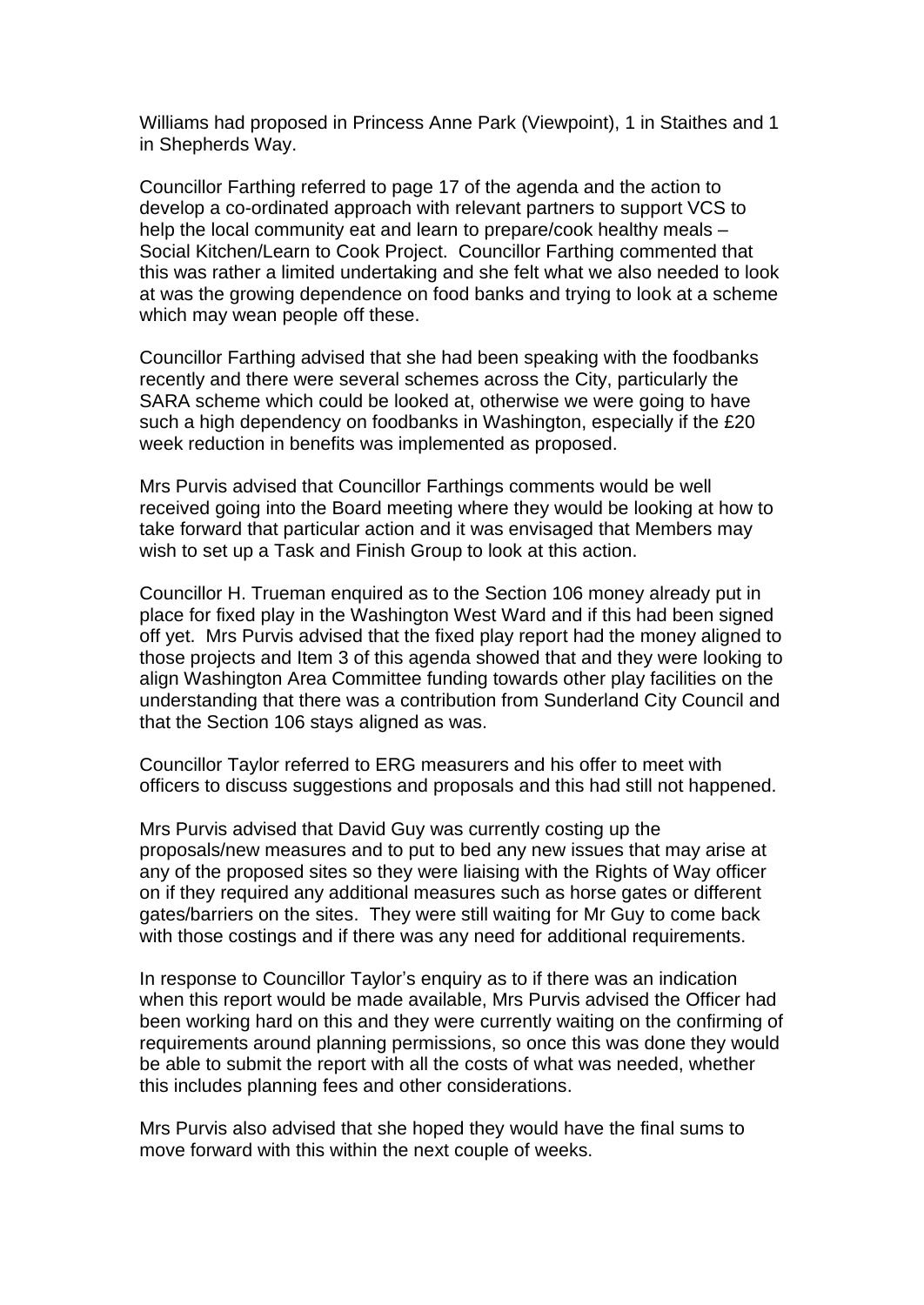At this juncture, the Committee viewed a short video on the Delivery of the Washington Area Committee Delivery Plan

- 2. RESOLVED that the Committee
	- i) Considered the progress and performance update with regards to the Washington Neighbourhood Investment Delivery Plan 2020- 2023 as detailed in Annex 1 of the report, and the reports from the Task Groups as detailed under Paragraph 4 of the report.
	- ii) Agreed the recommendations for the completion of Highways Maintenance Capital Maintenance programmes 2021/22 in Washington, as detailed at Item 2 Annex 2 of the report
	- iii) Noted the Area Committee Video presented at the meeting

## **Washington Budget Report**

The Assistant Director of Community Resilience submitted a report (copy circulated) which provided a financial statement as an update position on progress in relation to allocating Area Committee Funds, Neighbourhood Investment Capital Programme and Community Chest as well as presenting proposals for further funding requests.

(For copy report – see original minutes)

Mrs Purvis presented the report and was on hand to answer any queries raised by Members.

Councillor Farthing wished to refer to page 52 of the agenda and a typo with the Recommendation to align two amounts of funding to Usworth Park Development Plan and one should be to Princess Anne Park Development Plan. Mrs Purvis confirmed that this was indeed a typo and would be noted.

With regards to the noting of Community Chest applications, Councillor Scaplehorn wished to compliment Natalie Hewison on her work in processing these applications.

3. RESOLVED that the Committee:-

- i) Noted the financial statements set out within sections 2.1, 3.1 and 4.1 of the report;
- ii) Approved the 6 projects as detailed in Section 2 and Annex 1 of the report using the Neighbourhood Fund;
- iii) Approved the 3 projects as detailed in Section 3 and Annex 2 of the report, using the Neighbourhood Investment Capital Programme;
- iv) Noted the approved Community Chest grants between April 2020 and March 2021 as detailed in Annex 3 of the report.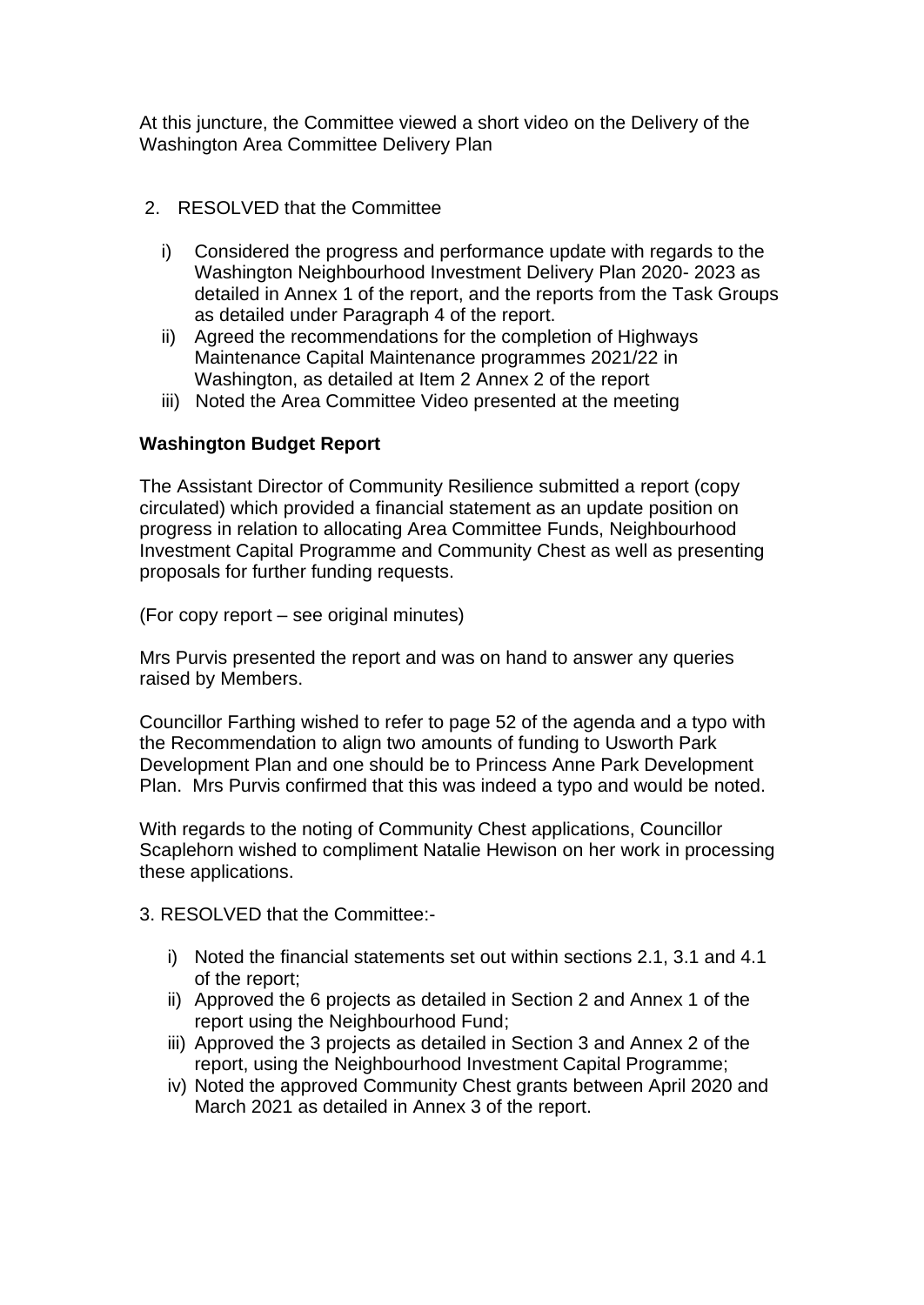### **Partner Agency Reports**

## **a) Washington Area Community Voluntary Sector Network**

The Voluntary and Community Sector Network submitted a report (copy circulated) which provided an update with regard to the Washington Area Community and Voluntary Sector Network.

(for copy report – see original minutes)

Mrs Purvis presented the report on behalf of the VCS Network.

Councillor Williams wished to comment on the amazing support the VCS are and we would be stuck without their flexibility and abilities to work with families and cut through the issues that as a council we cannot be as effective with. We were really fortunate that we have such a strong group and Councillor Williams wished to thank them for their work.

Members having considered the report, it was: -

4. RESOLVED that the content of the report and the opportunities and issues raised by the Washington Area Voluntary and Community Sector Network be received and noted.

#### **b) Northumbria Police**

Northumbria Police submitted a report which provided data on crime and disorder in the Washington area comparing 'Year to date' figures with the preceding year.

(for copy report – see original minutes)

Inspector Gjorven presented the report and expanded on the figures provided, adding that it was a strange period with figures reducing but call figures remaining exactly the same. Overall crime had received a drop of around 20% but they were not taking their eye off the ball with plans in the future to improve the service and the issues around Sulgrave/Concord and the perennial problem of motorbikes in which he was taking charge of an operation to look at tackling this issue.

With regards to the Northern Area Playing fields where cars had been driving on, causing damage, Work had been done with video evidence to track a perpetrator down and they will be charged for the damage caused and hopefully this will be a deterrent going forward.

Inspector Gjorven advised that whilst ASB was down, the figures were creeping up and this had been noted since the Governments roadmap out of lockdown had been published and they would be looking to get back into the schools now that they were open.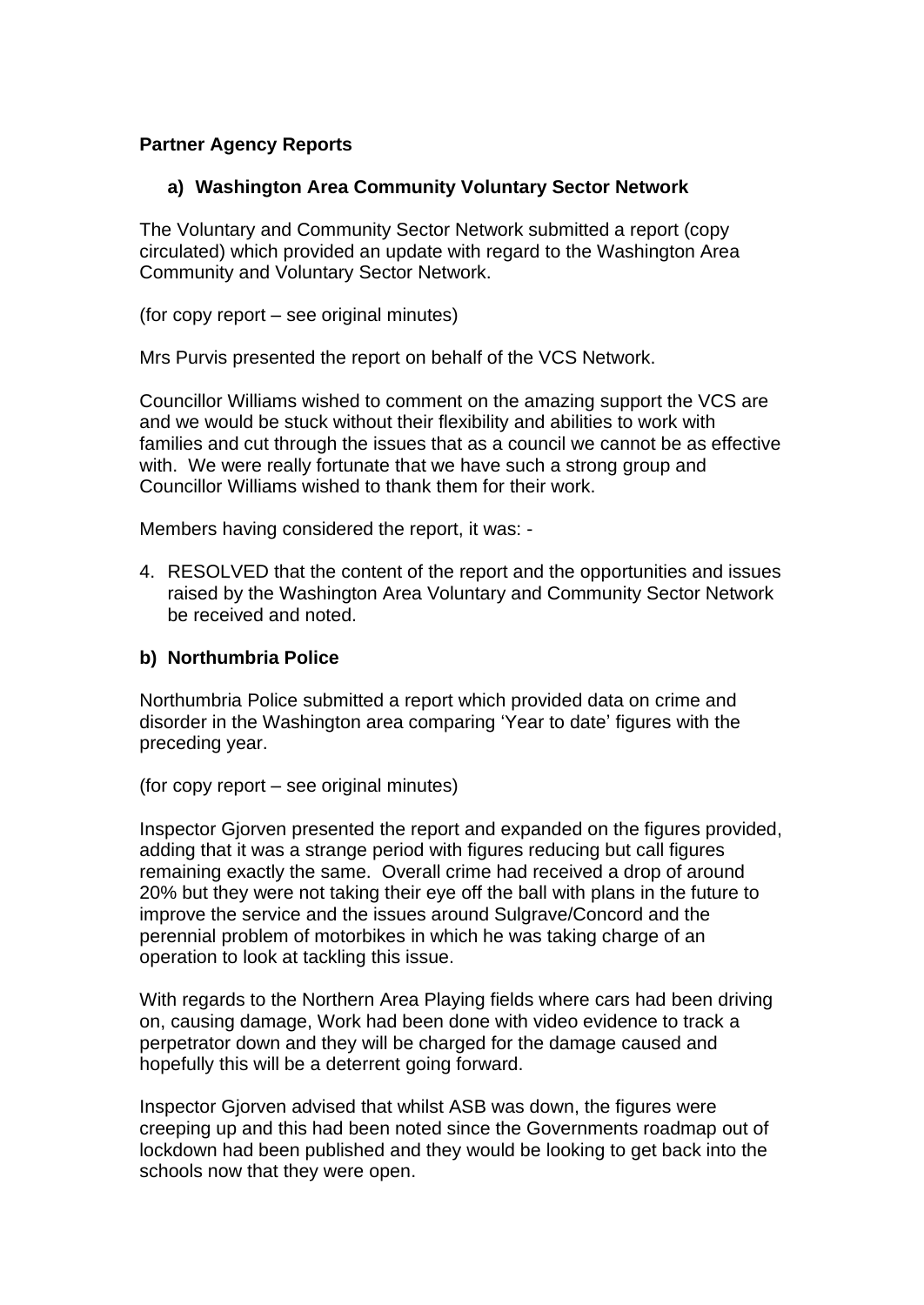The Chairman thanked Inspector Gjorven for the report and all the hard work undertaken by his staff.

Councillor Taylor enquired if any update could be given on the attack of firefighters in the Penshaw Park district. Inspector Gjorven advised that there had been two, over three nights which it was believed would be a continuing trend so plain clothes officers had been placed there, they were still waiting for the CCTV also but the perpetrators never returned so it may have been that the press release had frightened them off but it hadn't happened since. They were still keeping an eye on this and the Fire Authority were keeping them updated as to what was happening.

Councillor Taylor wished to inform Inspector Gjorven of a recent trend he was witnessing, which was untaxed vehicles parked on the public highway. Inspector Gjorven advised that the vehicle excise enforcement had been taken off them a number of years back and whilst they do receive reports, unfortunately this was not something they looked at anymore.

Councillor Scaplehorn advised of an untaxed vehicle in Blackfell that had been reported for close on a year now which was blocking the pavement. Pictures had been sent in and the DVLA had been notified but it was still there blocking the pavement and enquired if there was anything that could be done. Inspector Gjorven commented that due to COVID, the DVLA had admitted that they hadn't been visiting locations as much but suggested that Councillor Scaplehorn send him the details of this issue and he would look into this.

Councillor Scaplehorn enquired if there had been any update on the new Neighbourhood Watch Scheme being introduced in North Tyneside. Inspector Gjorven advised that an inspector based at Southwick was looking at this and they were trying to roll this out but with the restrictions we have had of late, they couldn't sit down and have meetings with people or explore who would be part of that but it is something they were looking to review and bring back in some way, shape or form.

Councillor Williams noted that ASB was rising due to Covid related figures and that we had given out the majority of fines in the area and enquired if this had been Northumbria or Sunderland in particular. Inspector Gjorven advised that this was Northumbria as a whole and had been for people gathering in houses, unnecessary car journeys. Public spaces was a difficult area and had proven a challenge.

Councillor Williams commented that it didn't seem fair that Covid be included with ASB as we knew it, as this distorted the figures and should have been a separate category.

Councillor Williams also commented on a recent attack made in Princess Anne Park and how to balance the fear of crime and the actual crime itself. Inspector Gjorven commented that social media was so powerful now and crimes can be embellished, and this reaches a far wider audience than used to historically. Inspector Gjorven commented that it may be time for him to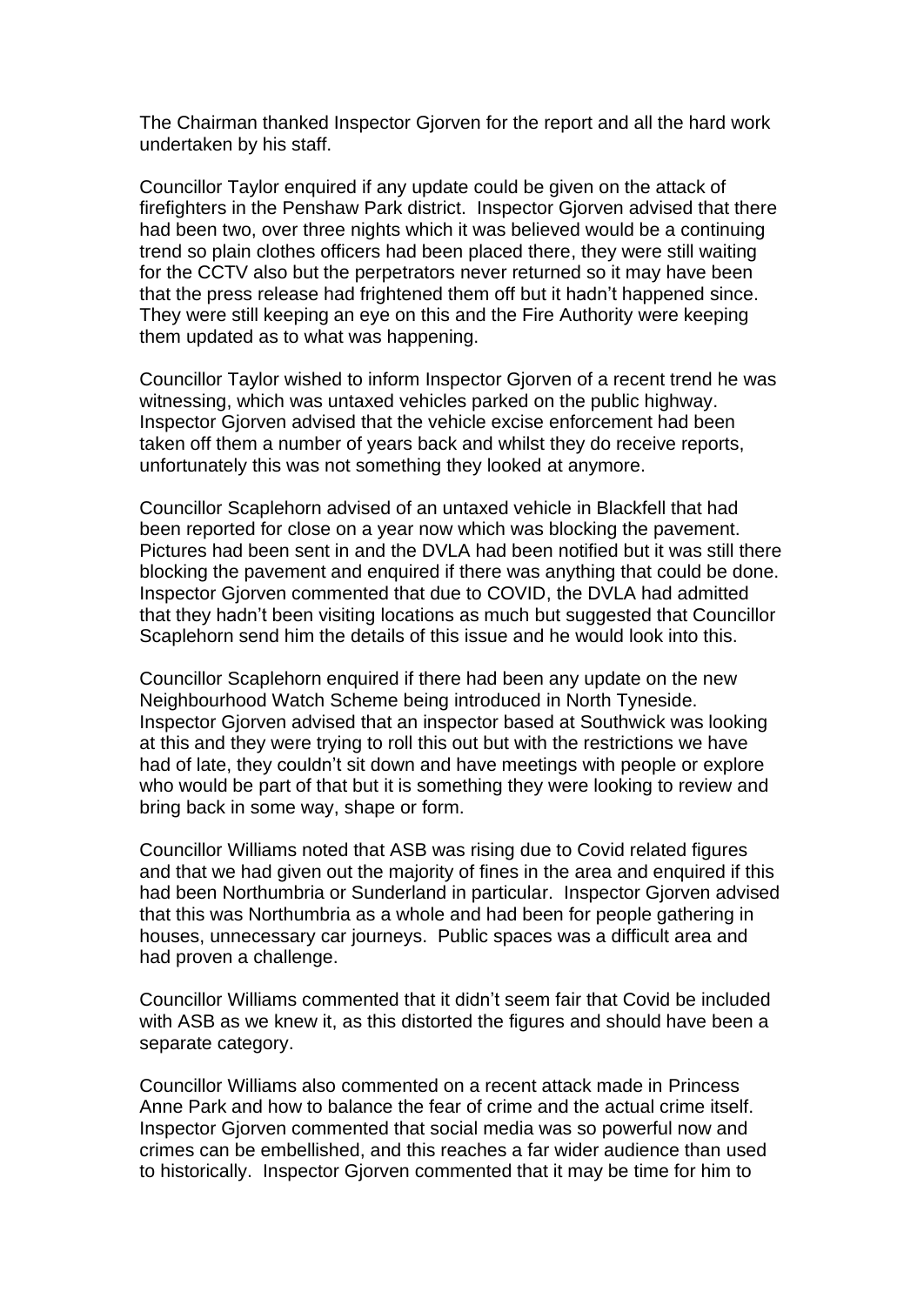meet with those in charge of residents associations social media pages to give them the facts and statistics to back those up that you are very unlikely to be attacked in the parks, to alleviate those fears.

Councillor Williams referred to a recent correspondence with a resident who had reported ASB in one of the subways and the officer had suggested that they get in touch with the Council, which was disappointing to see the buck being passed and it wasn't particularly helpful terminology and angered residents This issue may need an LMAP's camera and this was the partnerships camera, not the Council's.

Inspector Gjorven advised that he had looked at this and there had been no Neighbourhood Officer who had gone to any of those instances so he had tracked back and they would be speaking to the resident who had reported the issue.

Councillor Farthing firstly wished to thank Inspector Gjorven and his officers for the work carried out in Lumley Close on behalf of residents there that had suffered a great deal by those causing disturbance.

With regards to Violence against a person figures, Councillor Farthing enquired if this included Domestic violence figures. Inspector Gjorven advised that violence against a person included a mix of things such as harassment, which a lot of this was carried out over the internet, some of it was domestic violence, which had increased slightly but there was an expectation that this would decrease once the restrictions were lifted. It had been quite challenging but they had dedicated domestic violence cars out and about, working with partner agencies and was something they were trying to get a hold of.

Councillor Farthing also commented that motorbikes in Oxclose was an issue both in subways and around Holley Park School. Inspector Gjorven advised that these areas could be added to his operation and he had the hotspots mapped out and wherever he got the calls from he would send somebody out.

In response to Councillor Farthing's enquiry if Operation Modero would be brought into their part of Washington to tackle speeding as it was time people were fined for this as they took no notice of signage, Inspector Gjorven advised that if he was given the names of streets he could send officers out to asses if these could be included in the operation.

Councillor Taylor referred to Motorcycle disorder and suggested that James Steel Park in the vicinity of the Coast to Coast cycle path route was one of the main spots that the Police may wish to consider.

Inspector Gjorven advised that it was a really difficult issue to tackle as they had a pursuit policy based on threat, harm and risk so if someone had committed an armed robbery or a really serious assault, then the need to pursue would be much higher than if we just assumed they haven't got any driving documents.